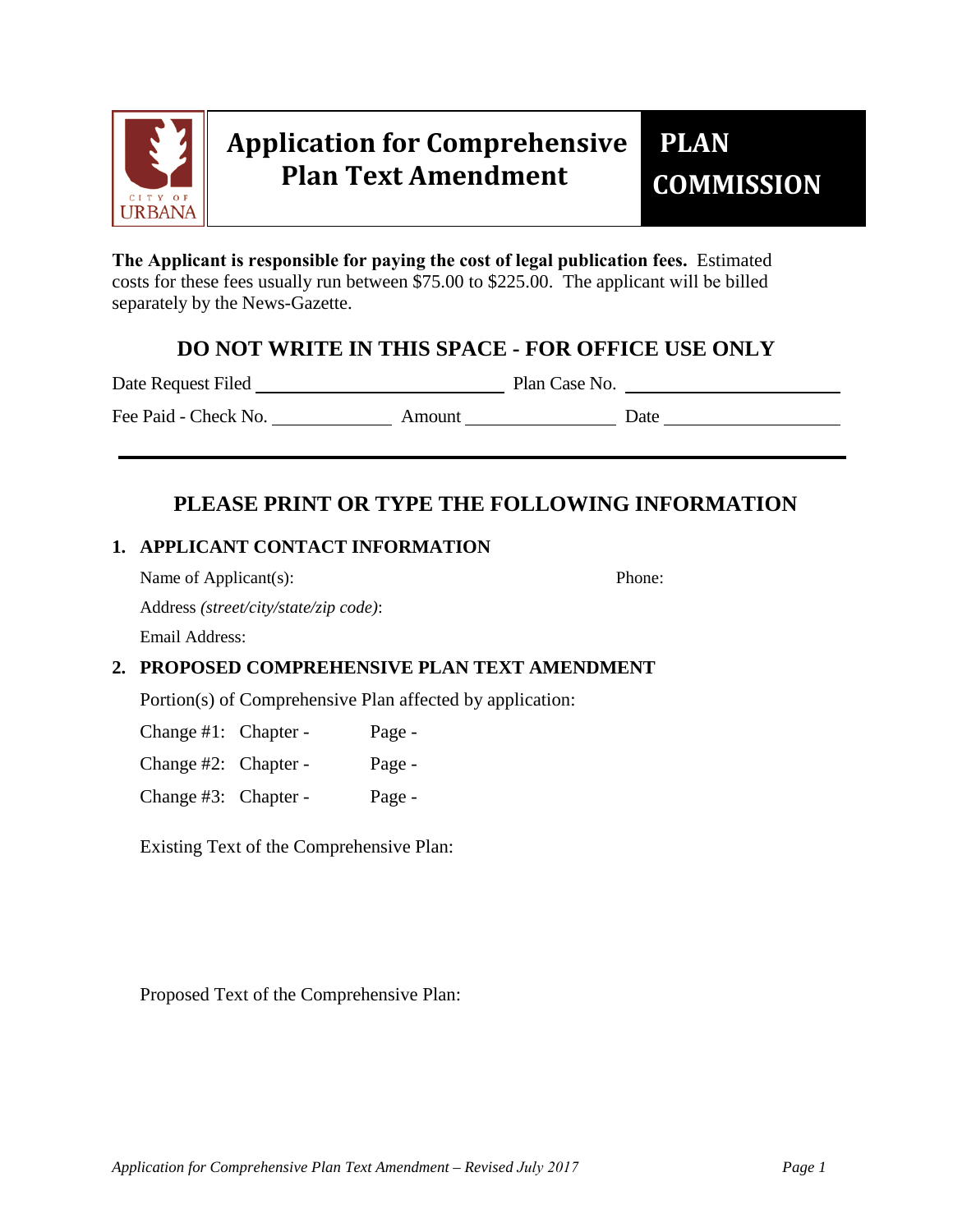Why is this Comprehensive Plan amendment needed? (What are the implications on the City of the proposed amendment?

What error in the existing Comprehensive Plan would be corrected by the proposed Amendment?

What changed or changing conditions warrant the approval of this Amendment?

What other circumstances justify the Amendment?

Time schedule for development *(if applicable)* 

Additional exhibits submitted by the petitioner

*NOTE: If additional space is needed to accurately answer any question, please attach extra pages to the application.*

*Application for Comprehensive Plan Text Amendment – Revised July 2017 Page 2*